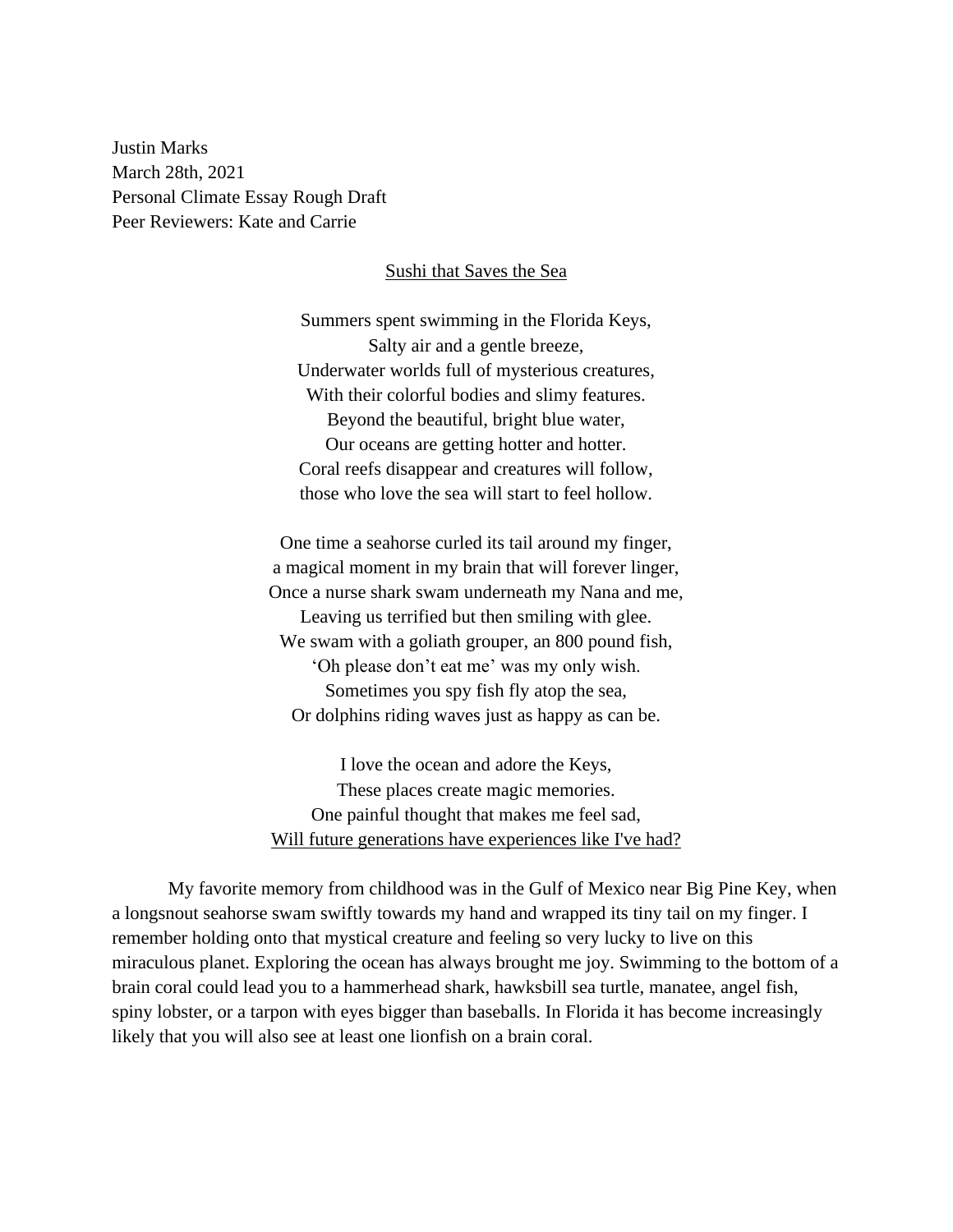While spending summers with family in the Florida Keys from elementary school through college, we have watched the populations of spiny lobsters and groupers drastically decline while lionfish appear to be spreading all over the seas we love. When I was in elementary school, we could hop off the back of the boat and plunge below the blue to find a single coral teeming with eight, nine, ten lobsters. When we most recently returned in search of the lobsters, we caught just five of the spiny crustaceans after snorkeling from sun up to sun down. Instead of lobsters on the corals, lionfish had taken their place. Lionfish have been wiping out oceanic biodiversity ever since they were introduced in 1985. A wave of guilt hit me when it dawned on me that my family and I had been contributing to the decline of spiny lobster populations. Now, along with humans, lionfish are a dangerous threat to native species around Florida .

Lionfish are easily recognizable with their multitude of poisonous spines covered in distinct maroon, orange and white zebra stripes.



Lionfish are believed to have been introduced into the oceans around Florida in 1985 after home aquarium enthusiasts ordered the colorful creatures from the Indo-Pacific and later dumped them into the sea (after the lionfish likely devoured any other living thing in their shared tank.)

One day I was reading a New York Times article detailing just how catastrophic the lionfish invasion can be. The article, written by Ligaya Mishan, stated that "Researchers have observed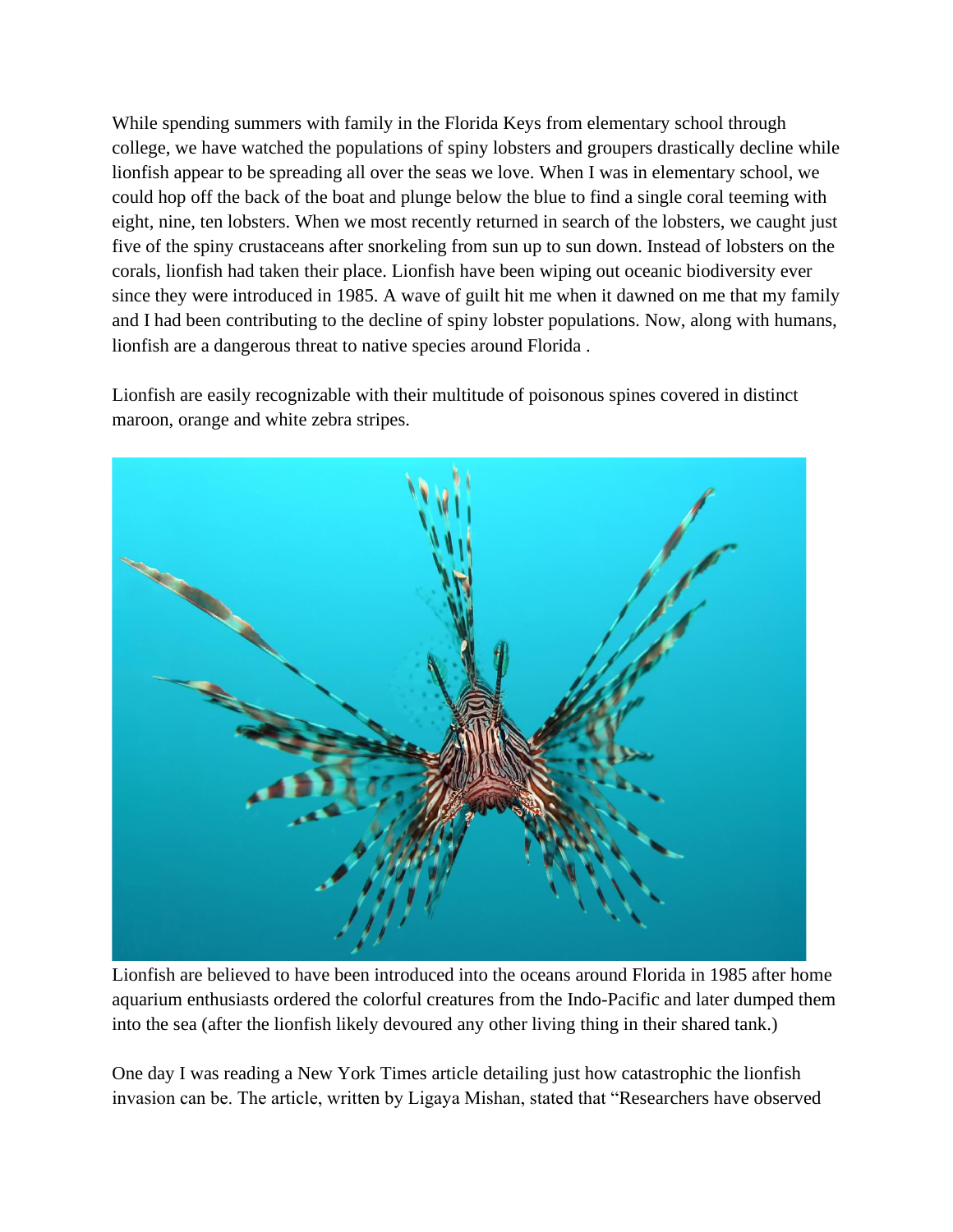that the presence of a single red lionfish in a small patch of reef can lead, in just five weeks, to an 80-percent decrease in the number of native fish that survive from larvae to adulthood. The damage goes beyond the decimation of biodiversity to the habitat itself; lionfish victims include baby parrotfish, whose mature counterparts would otherwise feed on the algae that, unchecked, can smother coral reefs. Worse still, lionfish breed at a startling rate: Females are capable of producing eggs every three to four days, roughly two million a year." Today, lionfish have spread from Florida all the way up north to Massachusetts and all the way south to Brazil.

> 2 million eggs a year, Multiplying all my fear, One lionfish can ruin a reef, Invasive species: the biodiversity thief!

According to the [Global Coral Reef Monitoring Network of IUCN,](http://bit.ly/1mRgpD7) "the healthiest Caribbean reefs are those that still have robust parrot fish populations, such as Bermuda and Bonaire." If lionfish continue to consume all the juvenile parrotfish until they vanish, coral reefs will quickly fade away after being smothered in algae. If coral reefs are gone, millions of reef fish species will disappear too. Without reef fish, the entire food chain of our oceans will rapidly die. Oceans sequester 25% of the world's carbon, so if the oceans and their biodiversity die... humans won't be far behind.

Shortly after reading the New York Times article, I watched a netflix documentary called Seaspiracy that made me never want to buy fish from the commercial fishing industry again. The documentary shared alarming facts like how the commercial fishing industry produces 46% of all ocean debris and plastic. The film also detailed how slave labor is commonly used in the commercial shrimping industry, and went on to share that the "bottom trolling" method of commercial fishing wipes out an estimated 3.9 billion acres of seafloor and seafloor habitats every year. These destructive practices lead to millions of dead whales, turtles, dolphins or any other creature swept up by plastic nets and henceforth known as "bycatch".

With commercial fishing and invasive species simultaneously destroying our oceans and underwater biodiversity, I see a need for solutions to address these problems. Plant based seafood is an up and coming alternative to commercial fishing, but I don't know if my family is ready to give up seafood overnight. How could I use my personal consumption to fight back against the commercial fishing industry and lionfish?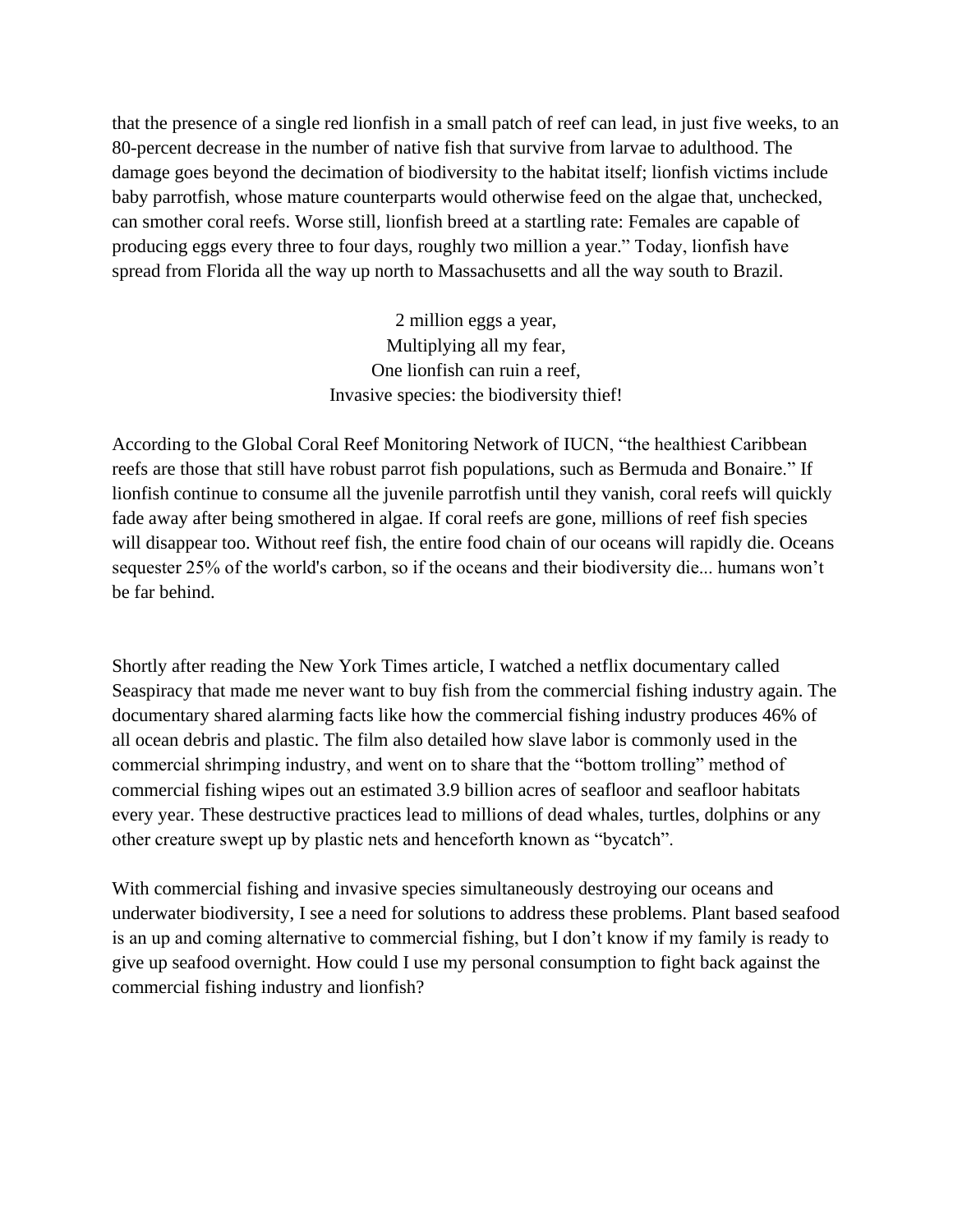## Then I realized.... We can Eat them to beat them!

Lionfish Sushi & Ceviche, To fight invasive fish we can eat them away. Lionfishkabobs & Fritters, They may be dangerous but they're tasty critters. Lionfish Tacos & Sandwiches, Eat till the nuisance vanishes. Commercial fishing is incredibly cruel, catching your own Lionfish is freakin' cool! I would just appreciate, If you put Lionfish on your plate.

I was born in West Palm Beach, Florida and seafood has always been a staple in my family's diet. One time my Papa Clark, Dad, brother Mason and I caught a 75 pound Wahoo that fed the whole family for weeks! It felt pretty cool to see aunts, uncles, cousins and friends all share a fish that I had helped catch; the wahoo was a whole lot tastier than the plastic wrapped filets from Publix, too. As I inch closer to graduating from Appalachian State studying Sustainable Development, taking my consumption into my own hands seems like a sustainable alternative to supporting the commercial fishing industry. If I can help encourage citizens and businesses to work together to fight lionfish with our stomachs, it could increase the lifespan of native species for decades to come and contribute to saving our oceans. One idea I have to promote lionfish consumption is to start a sustainable food truck, 'the Loopy Lionfish'. We could serve all things lionfish from ceviche to lionfishkabobs, providing a community with a delicious alternative to commercial fishing and an opportunity for consumers to do some good for the environment with their meal. I have a kayak and a fishing spear, which is all you really need to start chipping away at the invasive invasion, one lionfish at a time. One good thing that lionfish has going for it is that the fish tastes delicious! Once you remove the poisonous spines, the fish is absolutely scrumptious. I can see it now...the Lionfish Roll: the Sushi that Saves the Sea!

Last summer I went out on a lionfish expedition with my super cool Aunts Kim & Denise and my honey boo Kate in the Florida Keys. Kate and I met at App State on the elevator of our dorm, Doughton Hall, during our freshman year. Kate is the most amazing person I know and I was so excited to show her a place that means so much to me. We jumped on Kim and Denise's boat, heading out to the Gulf of Mexico to find some dangerous and delicious Lionfish. No fishing poles needed, I hopped into the bright blue sea with my flippers, snorkeling gear and a spear to hunt down the delectable Lionfish. Kate had never been to the Keys before and followed me in the water while atop some floaties. I was so excited to show her the beautiful underwater world that was such a big part of my childhood. We flipped our flippers through the waves and it wasn't long before we found a washout full of tiny caves for salty critters to call the perfect home. There